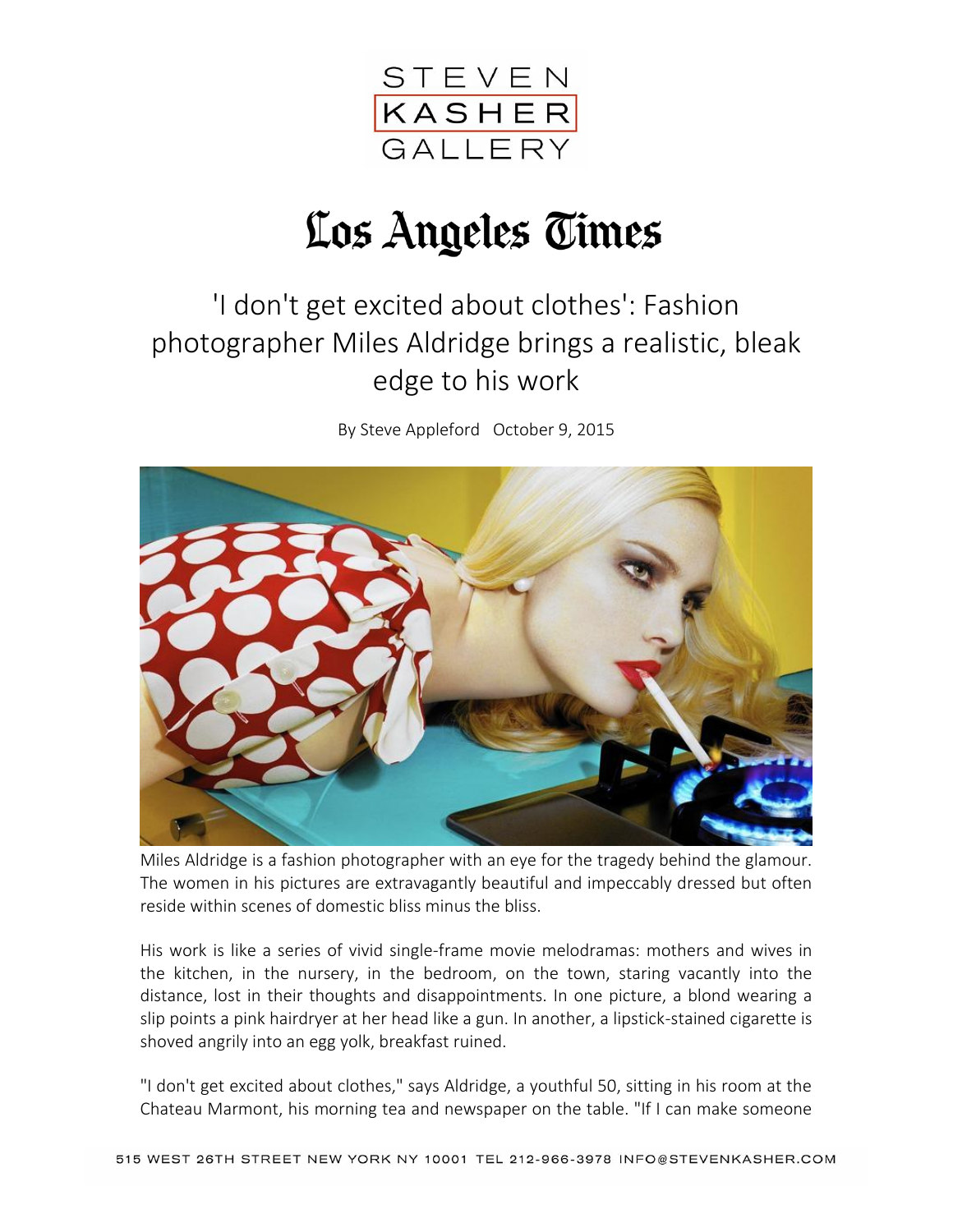

buy a stupid dress, I'm not happy. That's not my job. If I can shake someone, that is enough for me. I want to give that feeling of 'What the hell am I looking at?'"

His pictures of super-saturated color and bleak undertones are on exhibition in "Miles Aldridge: The Pure Wonder," through Oct. 17 at the Fahey/Klein Gallery in Los Angeles. Much of the British photographer's work first appeared in the pages of Vogue Italia and was collected in his 2013 book "I Only Want You to Love Me" (Rizzoli).

"I go into my work as a fashion photographer to find an interesting way to record these dresses but hopefully record some of this stuff in the picture," he says, pointing to the newspaper front page. "Are we living in the period of plenty, anxiety, strife, peace, joy, delusion? I try to invest the work with those sort of feelings."

Aldridge drew crucial inspiration from some of the great fashion photographers of the 20th century, including Helmut Newton and Richard Avedon, but also the darkly vivid filmmaking of David Lynch and Alfred Hitchcock. He still remembers being unnerved in 1986 by the collision of bright and dark in his first viewing of Lynch's "Blue Velvet."

"How can you make roses, a blue sky and a picket fence so sinister? I'm still mystified by that," he recalls of the opening scene. "That film and the shower scene in 'Psycho' have stayed with me. It's probably why I do pictures like that." He points to a picture in the book of a woman lying in a hospital bed, a male figure in black leathers and motorcycle helmet watching over her like an angel of death.

A journalist once suggested in an interview that the picture was about rape, which surprised Aldridge. It had everything to do with the death of his mother, whose life raising him and his sister alone in London can be felt in many pictures.

The ideas tend to come before the clothes, inspired by dreams or daily life. One image of a full ketchup bottle shattered on the floor beside a pair of elegant shoes came after his then-wife brought him lunch on a tray and dropped the ketchup. He sketches the ideas like movie storyboards.

"I always meet with Vogue Italia after the Chanel show," he explains. "They've seen all the shows, I've seen none. I've done my drawings and my thoughts about what have you. I say I want to do a beauty salon or some ketchup on the floor or whatever, and they say, 'Why don't we do it with that collection...' And that works really well. That is the oldschool way of doing things."

The son of graphic designer Alan Aldridge — known for his work with the Beatles and Elton John — Miles first became a filmmaker, directing several music videos. His sister,